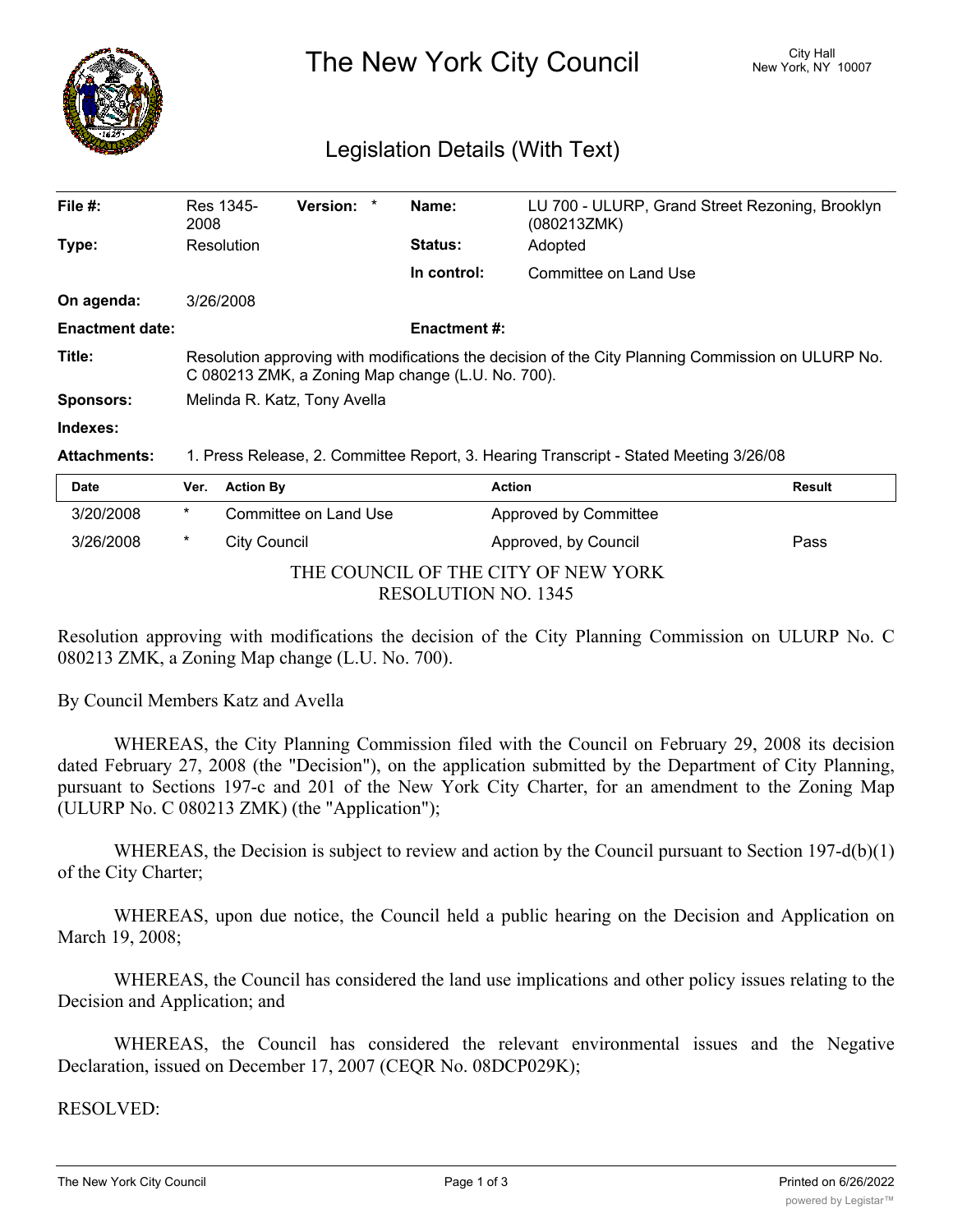## **File #:** Res 1345-2008, **Version:** \*

The Council finds that the action described herein will have no significant effect on the environment.

Pursuant to Sections 197-d and 200 of the City Charter and on the basis of the Decision and Application, the Council approves the Decision with the following modifications:

Matter in underline is new, to be added by the City Council.

The Zoning Resolution of the City of New York, effective as of December 15, 1961, and as subsequently amended, is further amended by changing the Zoning Map, Section Nos. 12c, 12d, and 13b:

- 1. eliminating from within an existing R6 District a C1-3 District bounded by Grand Street, Marcy Avenue, a line midway between South 1st Street and Grand Street, and Havemeyer Street;
- 2. eliminating from within an existing R6 District a C1-4 District bounded by a line midway between Hope Street and Grand Street, a line 150 feet northwesterly of Havemeyer Street, Hope Street, Havemeyer Street, a line midway between Hope Street and Grand Street, Marcy Avenue, Grand Street, Havemeyer Street, a line midway between South 1st Street and Grand Street, and Roebling Street;
- 3. eliminating from within an existing R6 District a C2-3 District bounded by:
	- a. a line 100 feet northeasterly of Grand Street, Bedford Avenue, a line midway between Grand Street and South 1st Street, a line 150 feet southeasterly of Bedford Avenue, South 1st Street, a line 150 feet northwesterly of Bedford Avenue, a line midway between Grand Street and South 1st Street, and Berry Street; and
	- b. a line midway between Grand Street and South 1st Street, Roebling Street, South 1st Street, and a line 150 feet northwesterly of Roebling Street.
- 4. changing from an R6 District to an R6A District property bounded by:
	- a. Metropolitan Avenue, Bedford Avenue, North 1st Street, and Berry Street; and
	- b. North  $3^{rd}$  Street, Metropolitan Avenue, and Bedford Avenue;
- 5. changing from an R6 District to an R6B District property bounded by:
	- a. North 3rd Street, Bedford Avenue, Metropolitan Avenue, and Berry Street; and
	- b. North 1<sup>st</sup> Street, Driggs Avenue, Fillimore Place, Roebling Street, Hope Street, Havemeyer Street, a line midway between Hope Street and Grand Street, Marcy Avenue, a line midway between Grand Street and South 1<sup>st</sup> Street, Roebling Street, South 1<sup>st</sup> Street, and Berry Street.
- 6. establishing within a proposed R6B District a C2-4 District bounded by:
	- a. a line 100 feet northeasterly of Grand Street, Bedford Avenue, a line midway between Grand Street and South 1st Street, a line 100 feet southeasterly of Bedford Avenue, South 1st Street, a line 100 feet northwesterly of Bedford Avenue, a line midway between Grand Street and South 1st Street, and Berry Street;

 $\mathcal{L}_{\mathcal{A}}$  and  $\mathcal{L}_{\mathcal{A}}$  street and  $\mathcal{L}_{\mathcal{A}}$  street,  $\mathcal{L}_{\mathcal{A}}$  street, and  $\mathcal{L}_{\mathcal{A}}$  street, and  $\mathcal{L}_{\mathcal{A}}$